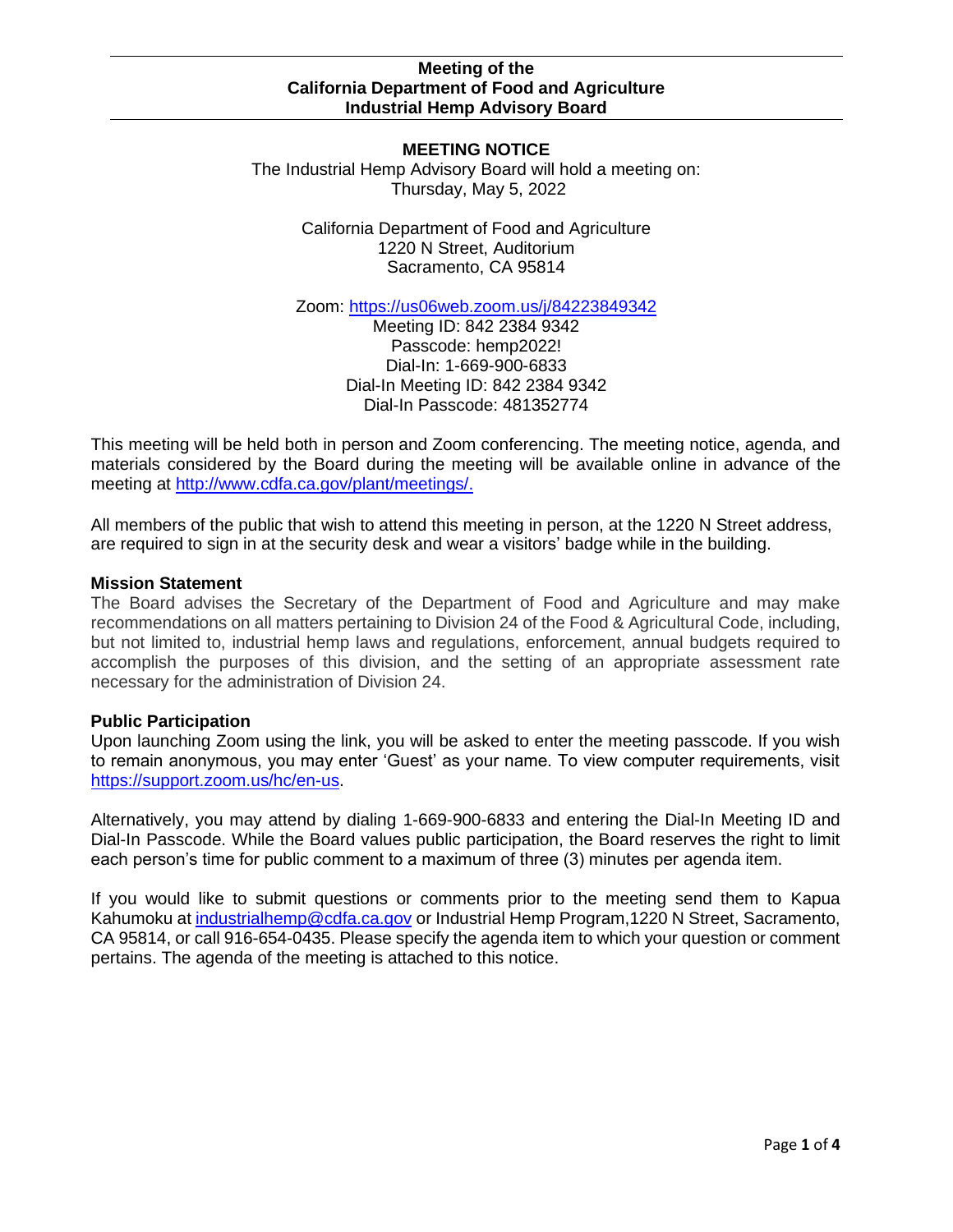# **MEETING AGENDA**

Thursday, May 5, 2022

California Department of Food and Agriculture 1220 N Street, Auditorium Sacramento, CA 95814

Zoom: [https://us06web.zoom.us/j/84223849342](https://gcc02.safelinks.protection.outlook.com/?url=https%3A%2F%2Fus06web.zoom.us%2Fj%2F84223849342&data=04%7C01%7CKapua.Kahumoku%40cdfa.ca.gov%7Cf06260150eda463ddc9d08d9fd651353%7Cafdfd251a22248978cbaae68cabfffbc%7C0%7C0%7C637819432839488203%7CUnknown%7CTWFpbGZsb3d8eyJWIjoiMC4wLjAwMDAiLCJQIjoiV2luMzIiLCJBTiI6Ik1haWwiLCJXVCI6Mn0%3D%7C3000&sdata=ITBltBm8hKdrldwdZYL5jgLt2bFs3WuwaJdNW%2BtbuzU%3D&reserved=0)

Meeting ID: 842 2384 9342 Passcode: hemp2022! Dial-In: 1-669-900-6833 Dial-In Meeting ID: 842 2384 9342 Dial-In Passcode: 481352774

All matters noticed on this agenda may be considered for action and taken in any order at the discretion of the Board Chair. Any item not so noticed will not be considered or discussed. Times on the agenda items are estimated only.

| Approx.<br>Time<br>$10:00$ a.m. | Item<br><u>No.</u><br>(1) | <b>CALL TO ORDER</b>                                                                                                                                                                                           |
|---------------------------------|---------------------------|----------------------------------------------------------------------------------------------------------------------------------------------------------------------------------------------------------------|
|                                 | (2)                       | ROLL CALL AND INTRODUCTIONS                                                                                                                                                                                    |
|                                 | (3)                       | WELCOME AND OPENING REMARKS<br><b>Richard Soria</b><br>$\bullet$<br>Chair, Industrial Hemp Advisory Board<br><b>Natalie Jacuzzi</b><br>$\bullet$<br>Sr. Environmental Scientist, Industrial Hemp Program, CDFA |
| $10:15$ a.m.                    | (4)                       | BAGLEY-KEENE OPENING MEETING ACT REVIEW<br><b>Natalie Jacuzzi</b><br>$\bullet$<br>Sr. Environmental Scientist, Industrial Hemp Program, CDFA                                                                   |
| $10:30$ a.m.                    | (5)                       | <b>BOARD VACANCIES</b><br>Natalie Jacuzzi<br>$\bullet$<br>Sr. Environmental Scientist, Industrial Hemp Program, CDFA                                                                                           |
| 10:45 a.m.                      | (6)                       | <b>ANIMAL FEED - INFORMATION ONLY</b><br><b>Jenna Leal</b><br>$\bullet$<br>Environmental Program Manager, FFLDRS, CDFA                                                                                         |
| $11:05$ a.m.                    | (7)                       | BRIEF PROGRAM ACTIVITIES UPDATE<br><b>Natalie Jacuzzi</b><br>$\bullet$<br>Sr. Environmental Scientist, Industrial Hemp Program, CDFA                                                                           |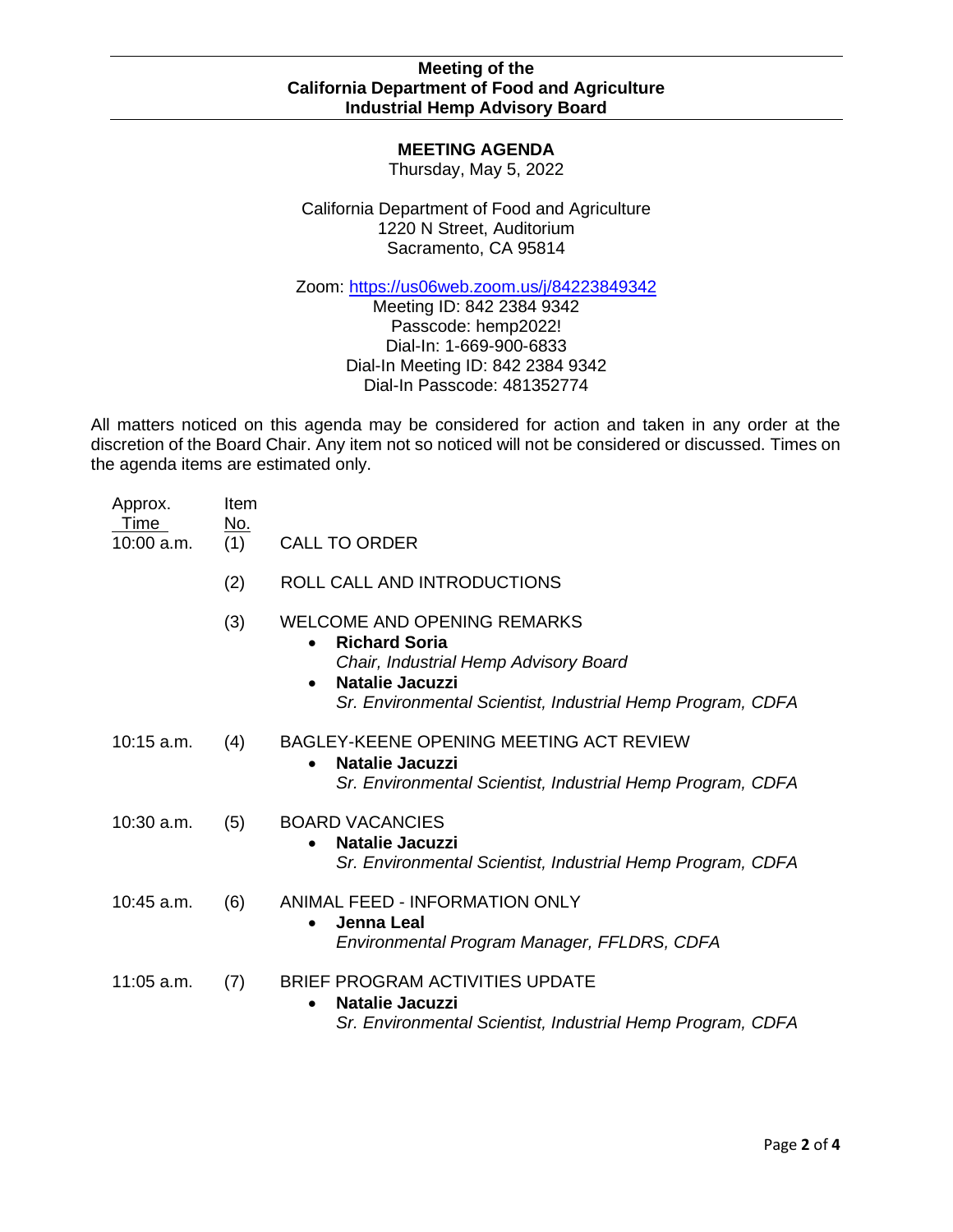| Approx.<br>Time<br>11:20 a.m.         | Item<br><u>No.</u><br>(8) | <b>REPORT ON BUDGET AND REGISTRATION FEES</b><br><b>CDFA Industrial Hemp Program Staff</b><br><b>Rob Porcella</b><br>$\bullet$<br>IHAB Budget and Registration Fees Task Force<br><b>Justin Eve</b><br>$\bullet$<br><b>IHAB Budget and Registration Fees Task Force</b>                                                                                                                                                                    |
|---------------------------------------|---------------------------|--------------------------------------------------------------------------------------------------------------------------------------------------------------------------------------------------------------------------------------------------------------------------------------------------------------------------------------------------------------------------------------------------------------------------------------------|
| 11:40 a.m.                            | (9)                       | <b>REGISTRATION FEE STRUCTURE PROPOSAL</b><br><b>CDFA Industrial Hemp Program Staff</b>                                                                                                                                                                                                                                                                                                                                                    |
| 12:05 p.m.                            | (10)                      | <b>REPORT ON LEGISLATIVE UPDATES</b><br><b>Kevin Johnson</b><br>$\bullet$<br><b>IHAB Legislative Updates Task Force</b>                                                                                                                                                                                                                                                                                                                    |
| 12:20 p.m.                            | (11)                      | BREAK (20 minutes)                                                                                                                                                                                                                                                                                                                                                                                                                         |
| 12:40 p.m.                            | (12)                      | <b>REPORT ON RULES AND REGULATIONS</b><br>1. Proposed changes regarding Pre-Harvest Notification (3 CCR,<br>Section 4940)<br>2. Proposed changes regarding Harvest Definition (3 CCR,<br>Section 4940)<br>3. Crop Remediation (3 CCR, Section 4950) - Discussion Only<br><b>Jack Norton</b><br>$\bullet$<br><b>IHAB Rules and Regulations Task Force</b><br><b>Justin Eve</b><br>$\bullet$<br><b>IHAB Rules and Regulations Task Force</b> |
| 1:40 p.m.                             | (13)                      | PUBLIC COMMENTS ON MATTERS NOT ON THE AGENDA<br><b>Richard Soria</b><br>Chair, Industrial Hemp Advisory Board                                                                                                                                                                                                                                                                                                                              |
| 2:10 p.m.                             | (14)                      | NEXT MEETING AND AGENDA ITEMS<br><b>Richard Soria</b><br>Chair, Industrial Hemp Advisory Board                                                                                                                                                                                                                                                                                                                                             |
| 2:35 p.m.                             | (15)                      | <b>ADJOURNMENT</b><br><b>Richard Soria</b><br>Chair, Industrial Hemp Advisory Board                                                                                                                                                                                                                                                                                                                                                        |
| <b>Alternative Meeting Locations:</b> |                           |                                                                                                                                                                                                                                                                                                                                                                                                                                            |

858 G Street, Arcata, CA 95521 1570 Kings County Drive, Hanford, CA 93230 11801 Ojai Santa Paula Rd, Ojai, CA 93023

Meetings of the Industrial Hemp Advisory Board are open to the public and comply with the Bagley-Keene Open Meeting Act. This Act allows for public comment on all agenda items.